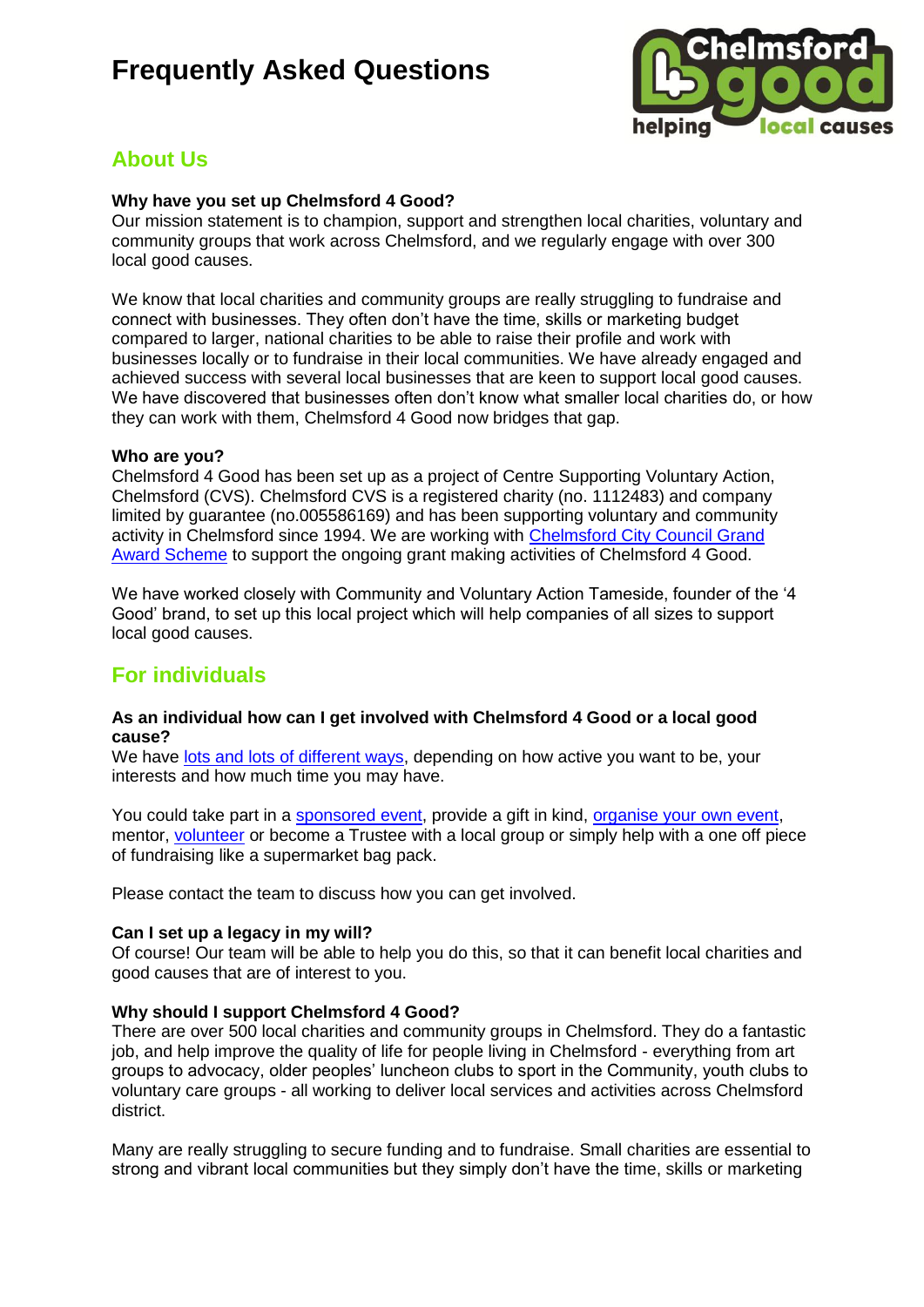

budget compared to larger, national charities to be able to raise their profile and to fundraise in their local communities. Many are too small to be able to claim back gift aid, which can boost the amount raised.

We have developed Chelmsford 4 Good to support local good causes, and to help people locally to support their community through the giving of time and skills, resources and money.

### **Our Business Offer**

### **My business can't afford to give money. Is that a problem?**

Most certainly not! We're really conscious that we are all in a difficult financial climate, and so spare money isn't always readily available to give to good causes. We have deliberately designed 'Chelmsford 4 Good' so that it is about so much more than giving money. We want to encourage businesses to give time, skills and resources.

There are lots of examples throughout this website – please take a look and see how you can get involved. You may have some unwanted materials, you might be able to offer a discount on some of your products or services to local causes, you might have employees that would be interested in giving some time to do a team or charity challenge or to help an organisation as a trustee.

If you're not sure, contact us and one of the team can come and explore some ideas with you.

### **What does my business get out of it?**

There are lots of ways for your [business to support Chelmsford 4 Good,](http://c4g.esptest.co.uk/get-involved/businesses) and lots of different ways your business can benefit. In general terms:

- A raised company profile in the community
- Helping to create positive PR and publicity e.g. through Chelmsford 4 Good helping to publicise your assistance of local good causes and get testimonials from groups you have supported
- Positive PR can lead to customer brand loyalty and raise awareness of your business locally
- A boost to your [corporate social responsibility \(CSR\)](http://c4g.esptest.co.uk/get-involved-businesses/corporate-responsibility) credentials i.e. how your business impacts on the wider community and using that impact in a positive way
- An increase in pride, staff morale and staff retention by providing a 'cause' behind which they can work together
- Understanding the wider impact of your business can help you develop new products and services
- Can help strengthen regulatory requirements through supporting environmental audit and CSR business planning
- Helps promote a healthy community which is always good for business

If you develop and promote a [Give Employee Time scheme](http://c4g.esptest.co.uk/get-involved-businesses/employer-supported-volunteering) participating staff will gain new skills and experience. Our team challenges provide groups with a fantastic opportunity to work together in a 'non work' setting, building rapport while helping a local good cause. By supporting the setting up of a [payroll giving](http://c4g.esptest.co.uk/get-involved-businesses/payroll-giving) initiative with your employees, you will be offering them a tax efficient way of supporting their chosen local good cause. Through payroll giving you and your staff can make a real difference to good causes in Chelmsford which will help your business meet its corporate social responsibility priorities.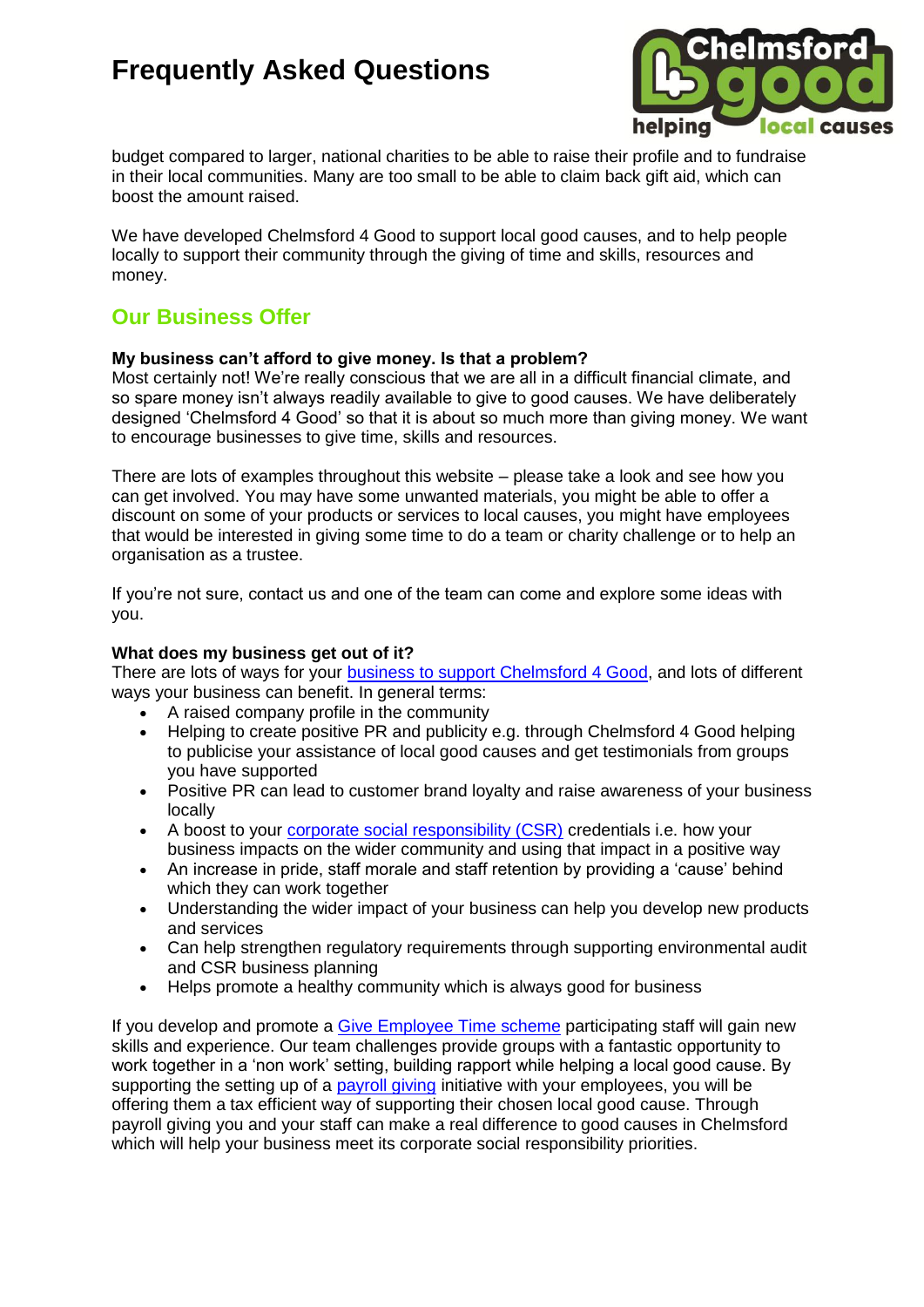

By offering discounts to local charities on your goods and services or by offering to donate a proportion of each sale to Chelmsford 4 Good, you could benefit from increased sales. Chelmsford 4 Good will help to promote these to the wider community and local charities. We'll be sure to signpost people to you!

### **How can my staff get involved?**

There are lots of ways for staff and employees to [get involved](http://c4g.esptest.co.uk/get-involved) in Chelmsford 4 Good - taking part in a charity challenge, volunteering with a local charity, donating to a local good cause via our [online shop,](http://c4g.esptest.co.uk/shop) promoting Chelmsford 4 Good activities on staff notice boards, or regular donations through a [payroll giving scheme](http://c4g.esptest.co.uk/get-involved-businesses/payroll-giving) are just some examples.

### **Is my business able to use the 'Supporting Chelmsford 4 Good' logo?**

Yes, if you can demonstrate that you support a local good cause we would love you to use the Chelmsford 4 Good 'stamp' on your marketing materials please refer to our branding [guidelines.](http://c4g.esptest.co.uk/sites/c4g/files/Chelmsford%204%20Good%20brand%20guidelines.pdf) We will also help promote and showcase your work on our website and through press releases. Please contact the team on Tel: 01245 531888 Email: info@chelmsford4good.org.uk



## **General Questions**

### **Why should I give to/through Chelmsford 4 Good as opposed to going direct to a local charity or good cause?**

You can, of course, give direct to local good causes, and we would encourage you to do so.

Chelmsford communities, people and businesses are keen to support local causes, but often don't know what local charities do, or how they can work with them. We have set up Chelmsford 4 Good to help bridge that gap.

From our research we know that many small good causes aren't able to reclaim gift aid (increasing the amount of any donation made by 25p per  $£1$ ) and people often don't know about the fantastic work that small, local charities and community groups undertake.

Chelmsford 4 Good provides a 'shop window' to help good causes in Chelmsford, not just with money but also by encouraging people to give time, skills and resources.

### **How cost effective is the project?**

We have secured Lottery funding for all set up costs, so these will not be deducted from donations. We are also able to reclaim gift aid, further increasing the amount available from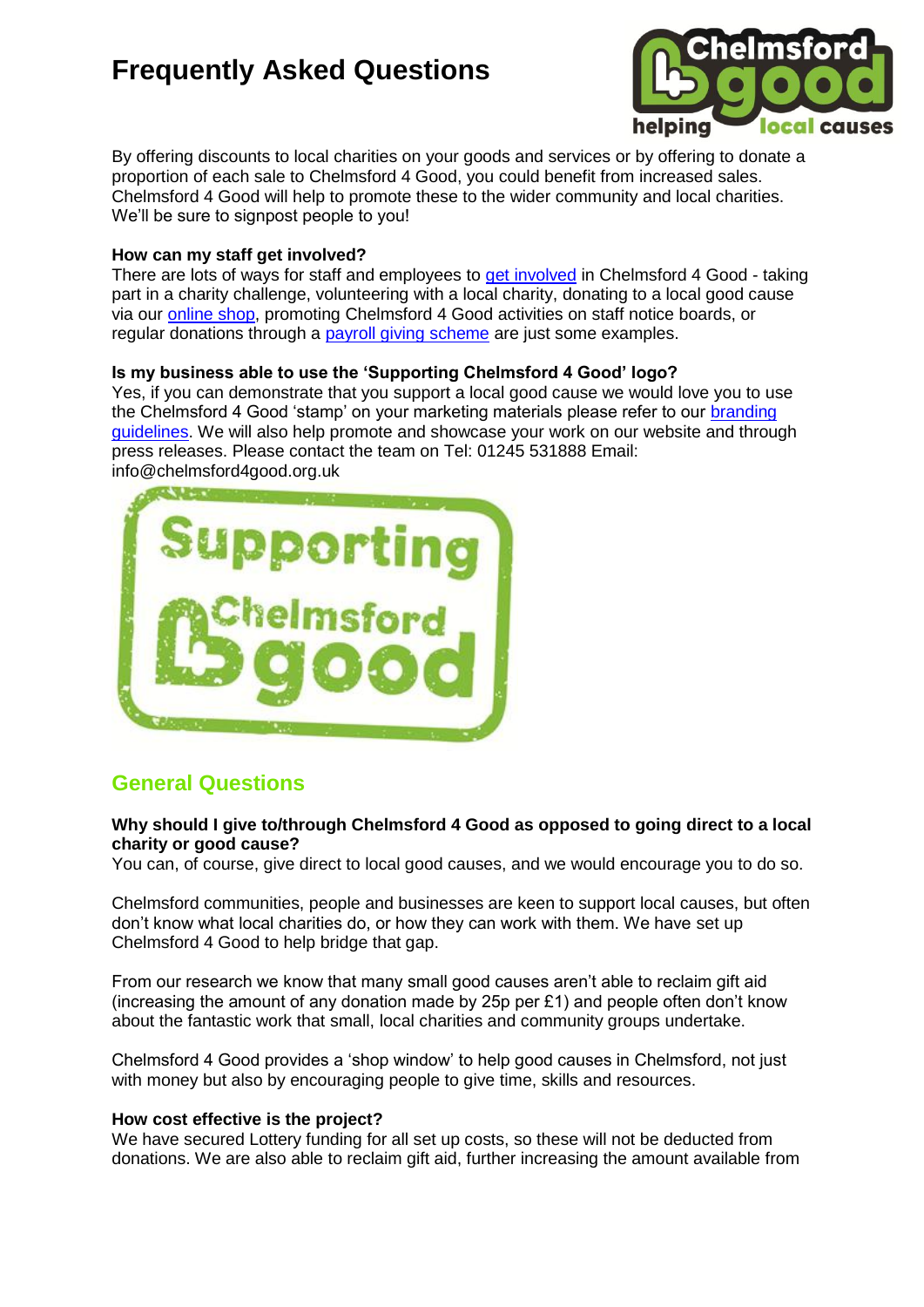

eligible donations. Chelmsford CVS is supporting the establishment and management of Chelmsford 4 Good from their own resources during 2014.

Chelmsford CVS direct costs incurred in community fundraising activities may be supported from funds raised but this would never exceed actual costs. The intent is to increase the amount of funding, time and resources available to local small charities.

Chelmsford 4 Good has registered with BT's MyDonate to process online donations. It is free for charities to use as there are no set up, subscription or commission fees. Every penny of the money donated (excluding credit/debit card charges) is paid into Chelmsford 4 Good's bank account. BT even collects Gift Aid on our behalf to maximise our fundraising. Chelmsford City Council has an already established small grants scheme, Grand Awards, and we will be working with them in the coming months to develop regular '4 Good Grand' Awards.

### **How do I know my money is safe?**

We have a number of safeguards in place. Firstly, Chelmsford CVS is running Chelmsford 4 Good and is regulated by both the Charity Commission and Companies House. As such, our financial statements and reports are externally examined and publically available. Chelmsford CVS has an independent board of trustees, and the organisation has strong financial controls and systems in place. Chelmsford CVS has extensive experience of managing projects and will be working with the City council's established [Chelmsford Grand](http://www.chelmsfordgrandawards.co.uk/)  [Awards](http://www.chelmsfordgrandawards.co.uk/) grant giving scheme to distribute all general funds donated.

MyDonate is a not-for-profit service from BT. It provides a secure and easy-to-use platform for Chelmsford 4 Good to generate online donations. Payments we receive by MyDonate, whether donations or Gift Aid, will be processed via the BT Buynet secure payment processing system.

#### **If I donate money, how long will it be before it reaches the good causes?**

If you donate online, MyDonate makes payments of donations due to Chelmsford 4 Good on a weekly basis which will take up to 3 working days to clear. Payments of Gift Aid received by MyDonate on our behalf will be paid on a monthly basis subject to the varying authorisation timelines from HMRC which can be from 2 to 6 weeks.

If you have specified a named organisation, we will then pass the donation to them. If you do not specify an individual organisation or cause, your donation will be distributed by grants process.

#### **How is the money distributed to local causes?**

If a donor has specified a named organisation, we will pass the donation (plus any reclaimed gift aid) directly to them. If a donor has not specified a named organisation or cause, the donation will be distributed by a regular [grants process.](http://www.chelmsfordgrandawards.co.uk/site-page/apply)

#### **How much and when do you expect to be distributing money to local good causes?**

This really depends upon how successful the donations and fundraising activities are. We are working with Chelmsford City Council and expect the [grants process](http://www.chelmsfordgrandawards.co.uk/site-page/apply) to be in place later this year, and to distribute the first grants to good causes by April 2015. We commit to keeping this website up to date with the annual totals which have been collected for general distribution.